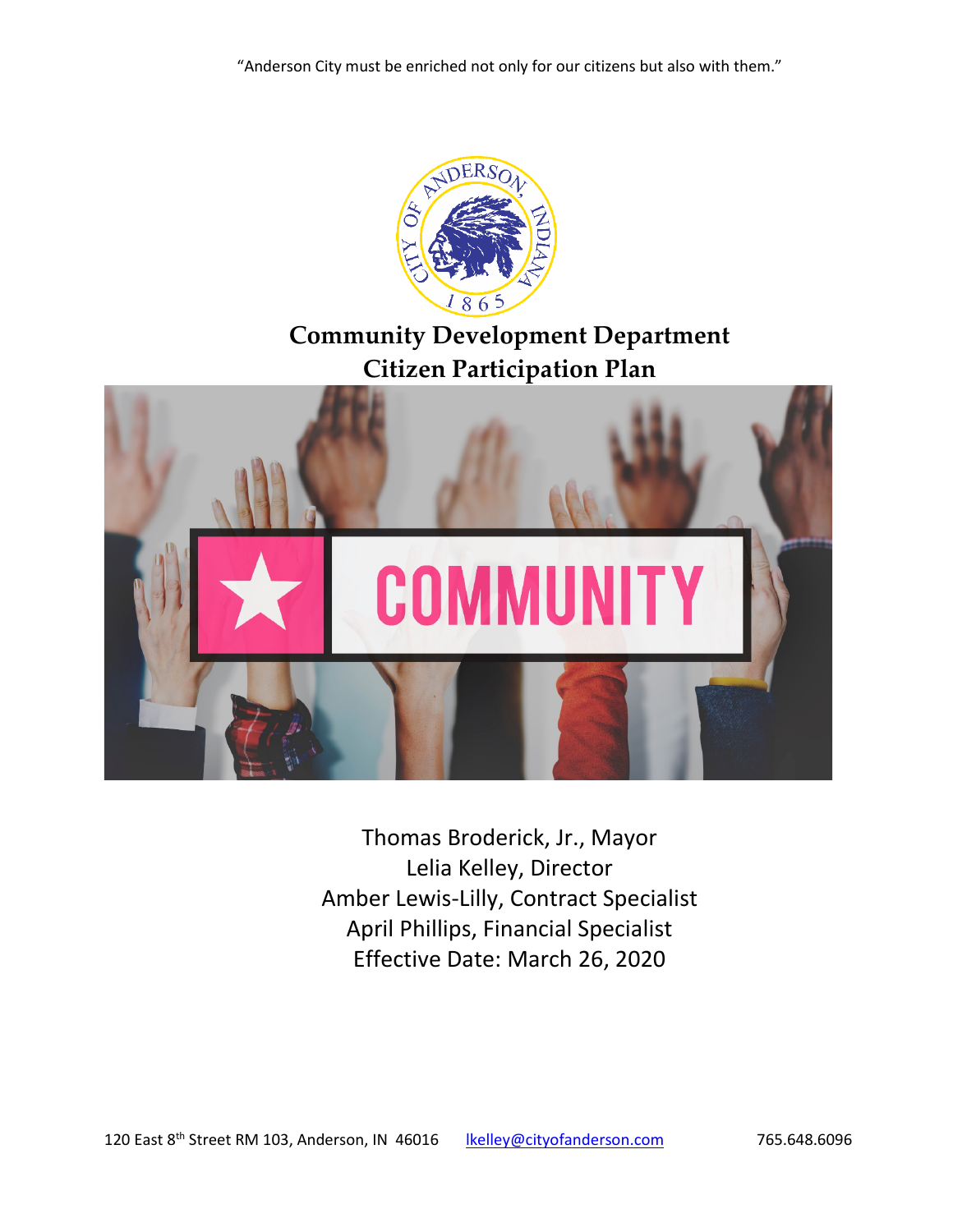# **Summary of Proposed Revisions to the Citizen Participation Plan April 2020**

Includes virtual hearings as an allowed method for citizen participation;

Updates the types of declared disasters or emergency events to include terrorism and infectious diseases, such as the recent coronavirus 19 (COVID-19) pandemic, that nay necessitate expedited substantial amendments;

Provide details on possible actions, including reprogramming of funding and types of possible activities that may be undertaken in response to the COVID-19 pandemic;

Includes provisions relative to Consolidated Plan, Citizen Participation, and CDBG waivers made available under the Coronavirus Aid, Relief, and Economic Security (CARES) Act;

Includes Citizen Participation in regards to changes to Real Property and Environmental Review Records;

Minor edits and formatting that do not change current citizen participation policies.

To contact the Community Development Staff can be reached at:

Lelia Kelley, Director Phone: (765)648-6096 or email: [lkelley@cityofanderson.com](mailto:lkelley@cityofanderson.com)

Amber Lewis-Lilly, Project Contract Specialist Phone: (765)648-6098 or email: [alewis-lilly@cityofanderson.com](mailto:alewis-lilly@cityofanderson.com)

Office of the Mayor, City of Anderson Phone: (765)648-6002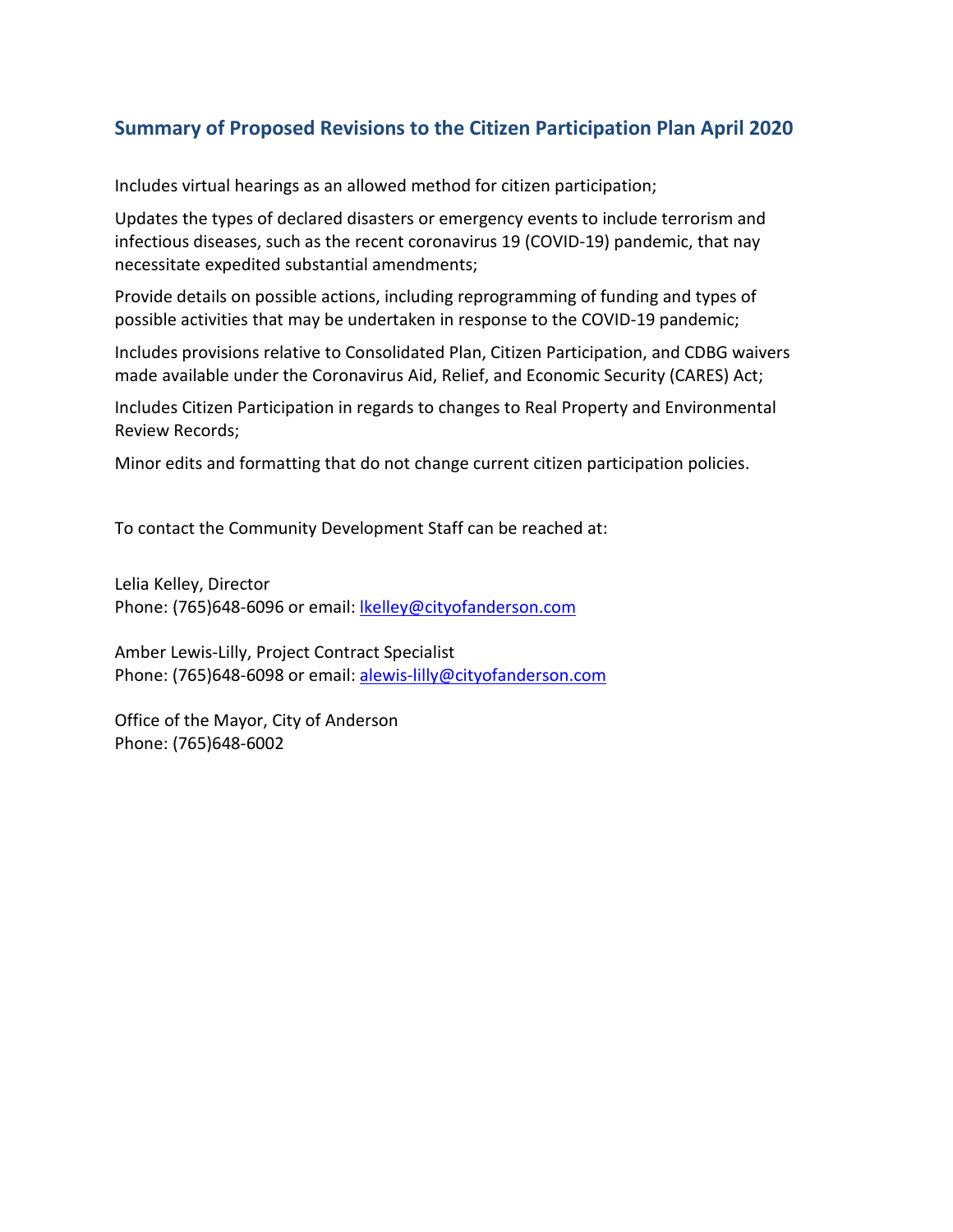# **Table of Contents**

| Access to Meetings for Person with Disabilities and Non-English-Speaking Persons7 |  |
|-----------------------------------------------------------------------------------|--|
|                                                                                   |  |
|                                                                                   |  |
|                                                                                   |  |
|                                                                                   |  |
|                                                                                   |  |
|                                                                                   |  |
| Disaster/Emergency Events That May Require Expedited Substantial Amendments  11   |  |
|                                                                                   |  |
|                                                                                   |  |
|                                                                                   |  |
|                                                                                   |  |
|                                                                                   |  |
|                                                                                   |  |
|                                                                                   |  |
|                                                                                   |  |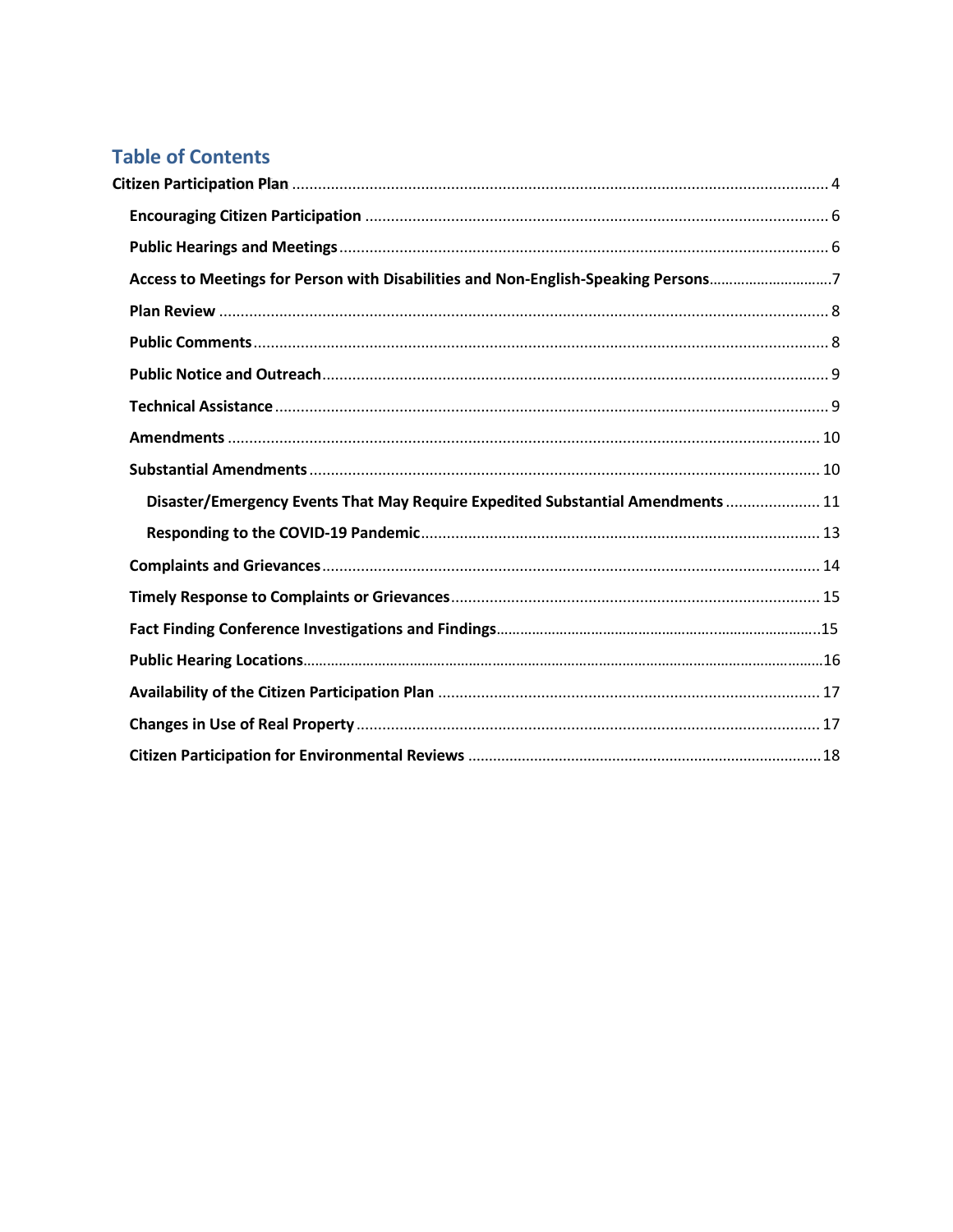# <span id="page-3-0"></span>**Citizen Participation Plan**

In 1994, the U.S. Department of Housing and Urban Development (HUD) issued new rules consolidating the planning, application, reporting and citizen participation processes of four formula grant programs: Community Development Block Grants (CDBG), Home Investment Partnerships (HOME), Emergency Shelter Grants (now Emergency Solutions Grants), and Housing Opportunities for Persons with AIDS (HOPWA). The new single-planning process was intended to more comprehensively fulfill three basic goals: to provide decent housing, to provide a suitable living environment and to expand economic opportunities.

The primary object of Title 1 of the Housing and Community Development Act of 1974 as amended, and the Community Development Program of each grantee under the Title is the development of viable urban communities, by providing decent housing and a suitable living environment and expanding economic opportunities, principally for persons of low- and moderate- income.

Provision of decent housing may involve assisting homeless persons in obtaining appropriate housing, retaining the affordable housing stock, increasing the availability of affordable housing for low-income households without discrimination, and/or increasing supportive housing to assist persons with special needs.

Providing a suitable living environment might entail improving the safety and livability of neighborhoods, including adequate public facilities; restoring and preserving natural and/or physical features with historic, architectural or aesthetic value; or conserving energy resources.

Expanding economic development opportunities may involve creation of accessible jobs for low- and moderate-income persons or households to achieve self-sufficiency, job training or small business loans.

The Consolidated Plan is actually a three-part planning process required by HUD. It comprises the development of a five-year strategic plan, preparation of annual action plans, and submission of annual performance reports. These parts are intended to furnish the framework whereby the City of Anderson can identify its housing, homeless, community and economic development needs, identify resources and actions to be taken that will address the needs, as well as assess and evaluate the City's progress toward achieving its strategic goals. Completing these documents on time and in a manner that is acceptable to HUD ensures compliance and continued CDBG and HOME program funding.

The precursor to the planning process is the Citizen Participation Plan (CPP). The objectives of the CPP are to ensure that the citizens of Anderson, particularly persons of low- and moderateincome, persons living in slum and blight areas, limited clientele, units of local government, housing agencies, and other interested parties are providing with the opportunity to participate in the planning and preparation of the Consolidated Plan, including amendments to the Consolidated Plan, Annual Action Plans including amendments to Annual Action Plans, and Consolidated Annual Performance Evaluation Reports (CAPERs). In doing so, the CPP sets forth general policies and procedures for implementing and carrying out the Consolidated Planning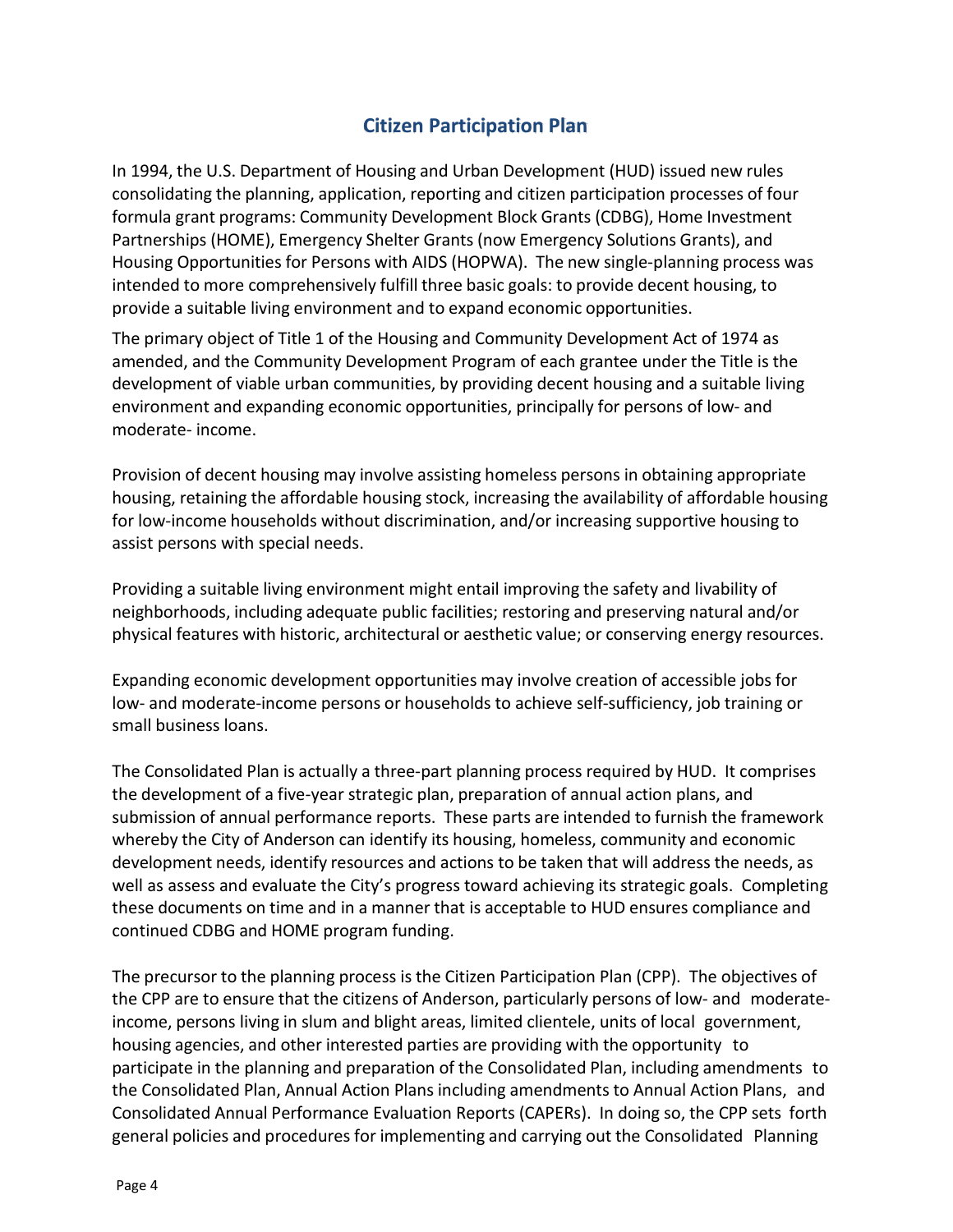process, such as how plans will be developed, dates and milestones, and methods for citizens to offer opinions, assistance and Guidance to the City of Anderson in the formulation of plans. Furthermore, the provisions of the CPP fulfill statutory and regulatory requirements for citizen participation specified in the U.S. Housing and Urban Development's rules.

Concerning the programs that are included in the Consolidated Plan, several facets have been directly impacted, one of which involves the level of citizen participation. The major emphasis of this category is to provide a more effective citizen participation process. The Consolidated Plan address five (5) specific elements:

- 1. The Department must provide for and encourage citizen participation, emphasizing the involvement of low to moderate- income residents where housing and community development funds may be spent. The Department is expected, in all stages of the process, to take whatever actions are appropriate to encourage the participation of all of its residents, including minorities, non-English speaking persons, as well as persons with disabilities.
- 2. The meeting place will be suitable to accommodate the handicapped.
- 3. Citizens will be given reasonable and timely access to local meetings, information, and records relating to the proposed use of funds directly related to the Consolidated Plan.
- 4. Technical assistance will be provided to groups and individuals representative of persons of low and moderate income that request assistance in development of proposals.
- 5. Public hearings will be held to obtain citizens views and to respond to proposals and questions at all stages of the Consolidated Planning process. These hearing will be held, after adequate notice has been given and at times and locations that are convenient to potential or actual beneficiaries.

The following documents are representative of the effort the City of Anderson's Community Development Department is making regarding citizen participation. The individualized input within designated segments of the aforementioned document is indicative of the level of commitment by the CDBG Act of 1974, Title f1, as amended. It is our intention that all policies contained herein shall be executed in a through, efficient, and timely manner.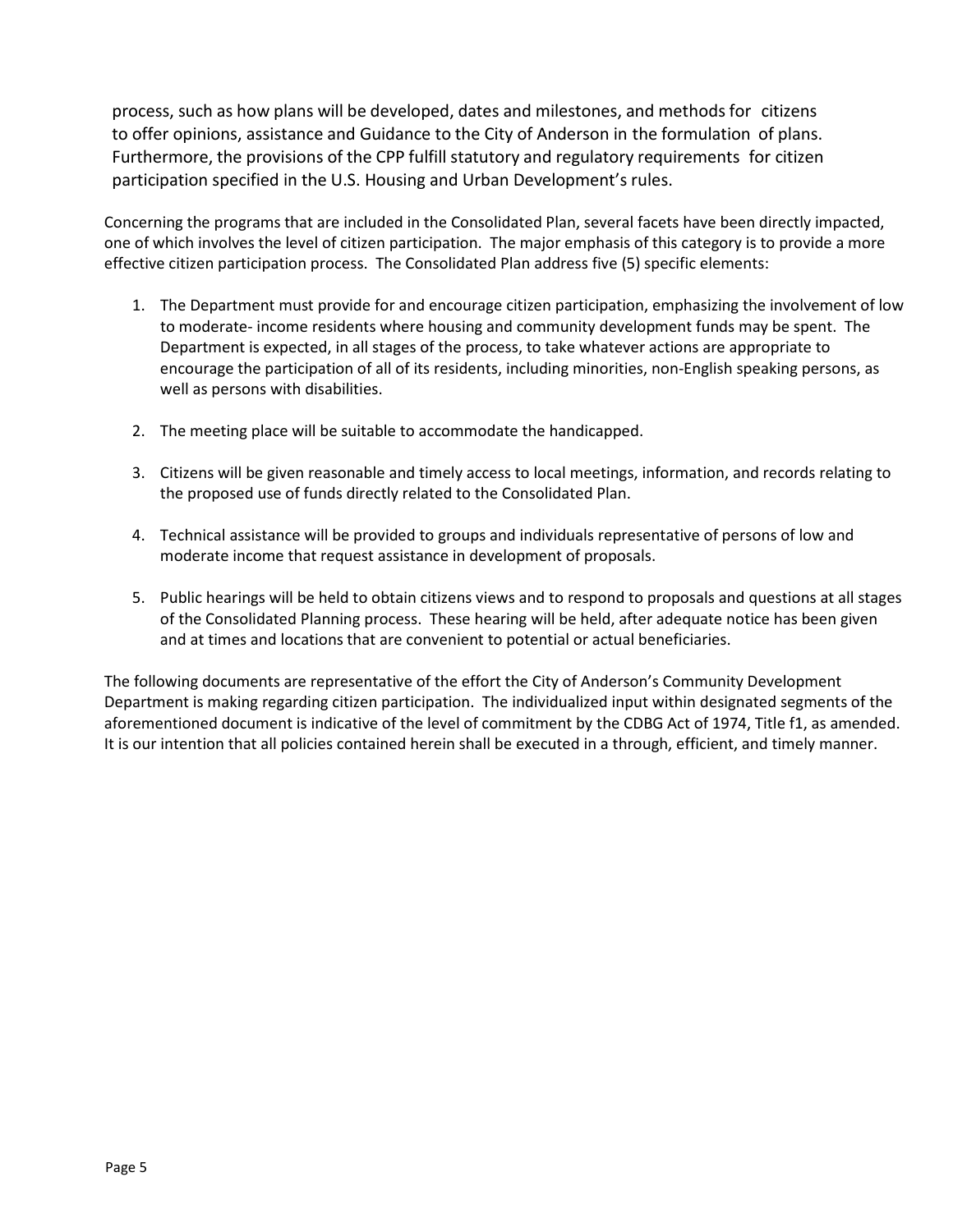### <span id="page-5-0"></span>**Encouraging Citizen Participation**

In order to ensure maximum participation among all populations and needs groups, and in order to ensure that their issues and concerns are adequately addressed, the Community Development Director, and other staff or consultants involved as necessary, will follow the standards set forth in the CPP during development of the Consolidated Plan, Annual Action Plans, Consolidated Annual Performance Evaluation Reports, and such substantial amendments as required, and seek opportunities to expand participation.

Interested groups and individuals are encouraged to provide input into all aspects of Anderson' CDBG and HOME activities, from assessing needs to setting priorities through performance evaluation. By following the CPP, numerous opportunities for citizens to contribute information, ideas and opinions about ways to improve our neighborhoods, promote housing affordability and enhance delivery of public services to local residents will occur.

The City of Anderson is committed to keeping interested groups and individuals informed using a combination of communication methods during each phase of the consolidated planning process and of activities being proposed or undertaken under the HUD CDBG and HOME program. Opportunities to comment on or participate in planning community development and affordable housing activities and projects will be publicized and disseminated throughout the City of Anderson.

#### <span id="page-5-1"></span>**Public Hearings and Meetings**

### **Consolidated Plans & Annual Action Plans:**

The City will conduct at least two (2) public hearings to obtain citizens' views and to respond to proposals and questions during the development of the Consolidated Plan, Substantial Amendment, and Annual Action Plans. The two public meetings serve to 1) solicit public input regarding distinct issues, thereby aiding policy formation and project selection, and 2) to publicly review the strategies or projects, and how they were developed, designed and presented.

# **Consolidated Annual Performance Evaluation Reports (CAPER), Substantial Amendmentsto the Consolidated Plan and/or Annual Action Plan(s):**

The City will conduct at least one (1) public hearing to obtain resident input on the Consolidated Annual Performance Evaluation Report (CAPER), and substantial amendments to either the Consolidated Plan and/or Annual Action Plan(s). A draft of the reports will be available for public review at the time of public notice in hard copy in the Community Development office and online at [www.cityofanderson.com,](http://www.cityofanderson.com/) [facebook.com/anderson.indiana,](http://www.facebook.com/anderson.indiana) and [facebook.com/CommunityDevelopment2016/.](http://www.facebook.com/CommunityDevelopment2016/) The reports will be available by email to the Community Development Interested Parties listserve allowing interested parties and their community networks to review and comment.

Information about the time, location and subject of each hearing will be provided to citizens at least ten (10) calendar days in advance through public notice in the local Herald Bulletin newspaper and outreach procedures. CDBG-involved staff may also attend other meetings and community events in the City throughout the year, thereby providing an opportunity for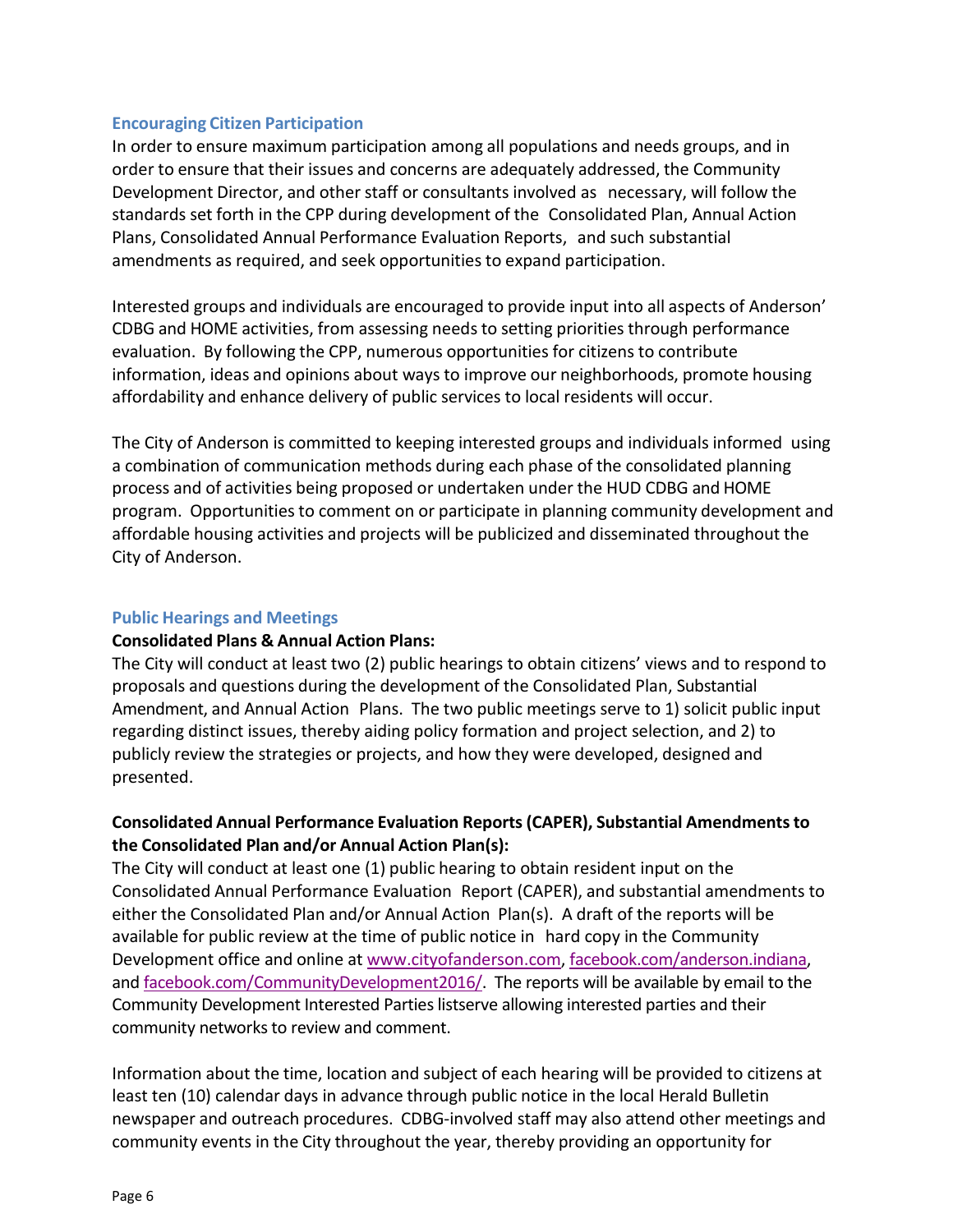additional public participation.

Every effort will be made to ensure public hearings are inclusive. Hearings will be held at convenient times and locations and in places where people most affected by proposed activities can attend. Facilities on public transit that are accessible to persons with mobility impairments will be utilized. Public notices will include instructions for requesting reasonable accommodations, and if a request is received at least three (3) days before a hearing date the City of Anderson will provide appropriate materials, equipment and interpreting services to facilitate the participation persons with Limited English Proficiency (LEP) and persons with visual and/or hearing impairments. Interpreters will be provided at public hearings where a significant number of non-English speaking residents can be reasonably expected to participate. All public hearings and public meetings associated with the Consolidated Planning process will conform to applicable Indiana open meeting laws.

# **Access to Meetings for Persons with Disabilities and Non-English-Speaking Persons**

The City shall ensure that architectural barriers do not preclude the attendance of disabled persons at meetings and hearings convened under this Citizen Participation Plan. In addition, accommodations will be made, upon request, for attendees who are either visually or hearing impaired.

For requests for special accommodations or materials in an alternative format, please contact the Community Development office at (765) 648-6096 or (765) 648-6098.

For local meetings with significant non-English speaking population, translators shall be provided and meeting materials made available in the appropriate languages.

**Virtual Meetings:** Virtual meeting are permissable. If virtual hearings are used, real-time responses and accommodation for persons with disabilities and/or with limited English proficiency will be made available to the greatest extent possible. Also, the virtual hearing method will only be used in lieu of in-person hearing if the City of Anderson offices are closed, or an emergency has been declared, or national or local health authorities recommend social distancing and limit public gatherings for public health reasons.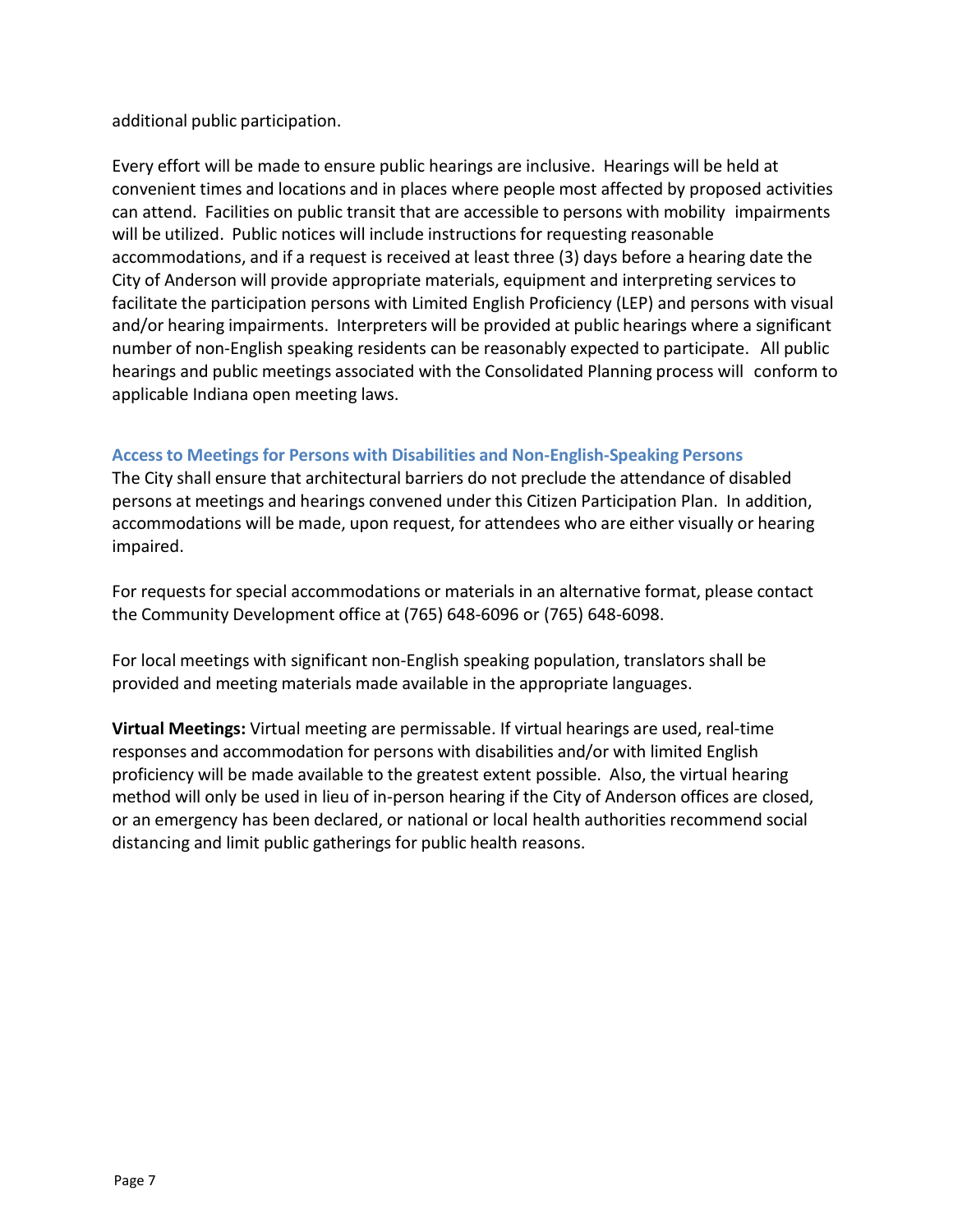### <span id="page-7-0"></span>**Plan Review**

The City will publish draft plans, amendments and CAPERs for public review at or before the time of public notice in a manner that affords citizens, public agencies and other interested parties a reasonable opportunity to examine its contents and submit comments.

A summary of plans will be published in the Herald Bulletin newspaper of local general circulation at the beginning of the public comment period. The summary will describe the contents and purpose of the plan, amendment or report and include locations where copies of the entire proposed plan, amendment or report may be obtained or examined. A hard copy must be made available in the City of Anderson Community Development office at 120 East 8<sup>th</sup> Street, and an electronic copy must be made available online at [www.cityofanderson.com,](http://www.cityofanderson.com/) [facebook.com/anderson.indiana,](http://facebook.com/anderson.indiana) and [facebook.com/CommunityDevelopment2016/.](http://www.facebook.com/CommunityDevelopment2016/)

The following locations are among other locations where copies of plans may be made available:

- Online at [https://www.cityofanderson.com,](https://www.cityofanderson.com/) [facebook.com/anderson.indiana,](http://facebook.com/anderson.indiana) and [facebook.com/CommunityDevelopment2016/](http://www.facebook.com/CommunityDevelopment2016/)
- Anderson Housing Authority, 528 West 11<sup>th</sup> Street
- Anderson Public Library, 111 East  $12<sup>th</sup>$  Street
- Geater Community Center, 1611 Chase Street
- Impact Center, 630 Nichol Avenue
- Hopewell Center, 5325 Madison Avenue
- United Way of the Madison County, 205 West  $11<sup>th</sup>$  Street

Citizens and groups may obtain an electronic copy of the proposed plans and reports by contacting the Community Director, or the document may be downloaded from the City's website at [www.cityofanderson.com.](http://www.cityofanderson.com/)

The Community Development Department will inform those on the CDBG and HOME email list of the availability of draft and final plan, report and amendment documents, and opportunities for public comment.

### <span id="page-7-1"></span>**Public Comments**

The City of Anderson Community Development Department, as lead agency, will receive comments from residents on proposed Consolidated Plans and Annual Action Plans for a period not less than thirty (30) days prior to submission to HUD.

**For CDBG funding under fiscal year 2019, fiscal year 2020 and Coronavirus Aid, Relief and Economic Security Act or CARES Act, a 5-day comment period is permitted to expedite access to funding, beginning April 8, 2020 as allowed under a HUD waiver..**

All comments or views of citizens received in writing during the applicable public comment period will be considered in preparation of the final Plans or amendments. A summary of these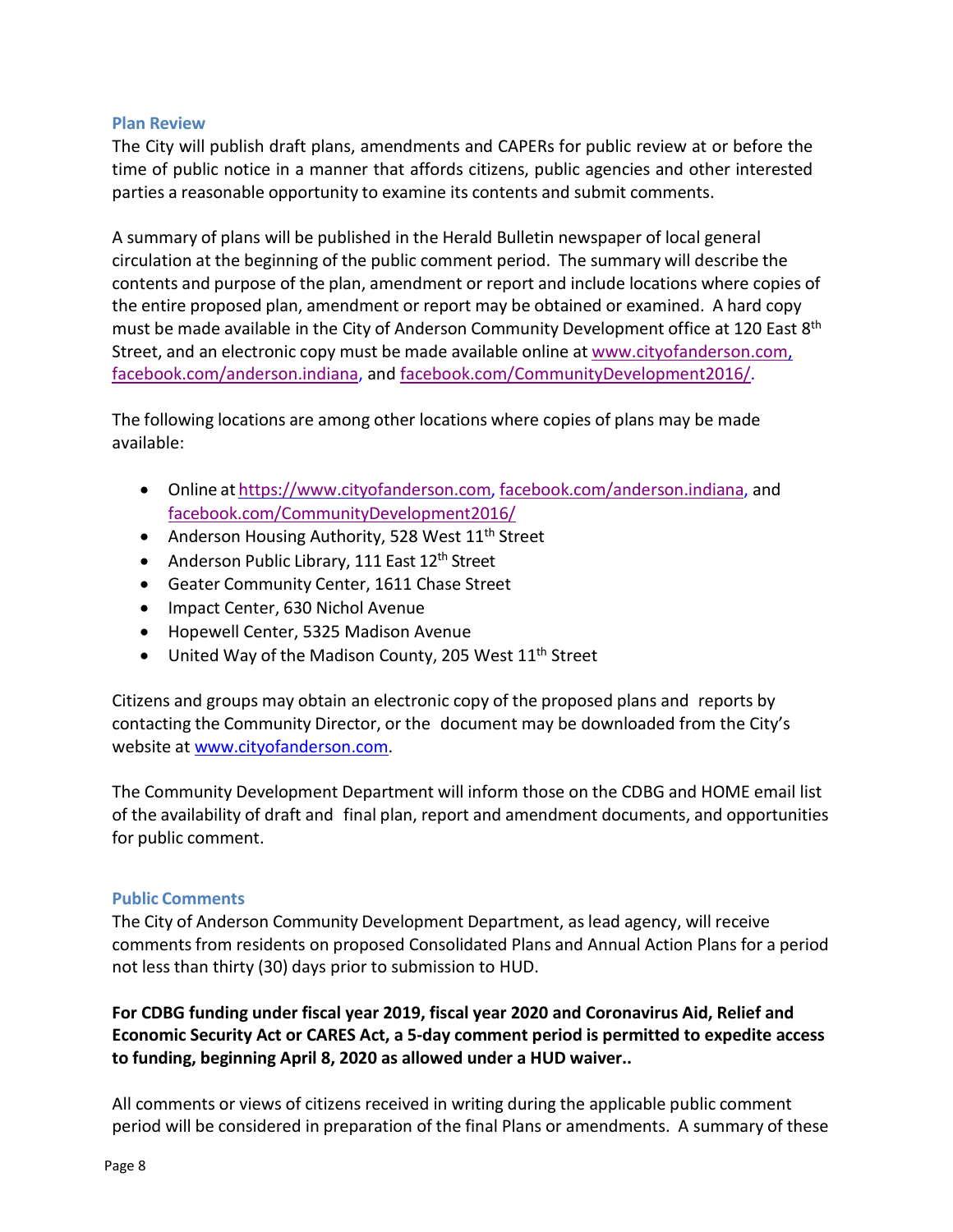comments and views including whether they were not accepted and the reasons shall be included in the final plan or amendment submission to HUD.

Public comments received in writing that include an email or mailing address will be responded to in writing within five (5) days of receipt.

# <span id="page-8-0"></span>**Public Notice and Outreach**

The key element in a successful Community Development Block Grant is continual open communication and collaborative partnerships between the City of Anderson and the public to understand needs, rank priorities, allocate resources,set goals, execute projects, evaluate results and continuously improve. Informed residents are critical to effective and responsive housing and community development programs. Efforts to engage and educate residents, and encourage their participation are an ongoing component of the City's consolidated planning process.

The fundamental means of notifying citizens about the Consolidated Plan and related activities, such as the Annual Action Plan, Consolidated Annual Performance and Evaluation Report and related amendment, utilizes public notices in the local Herald Bulletin newspaper of general circulation. Such notices will be published at least ten (10) calendar days prior to public hearings and earlier as often as possible. All notices will be written in plain, simple language where HUD statutory or regulatory language is not required, and direct efforts will be undertaken to publish and/or post information in a variety of methods and locations that will elicit maximum low- and moderate-income and minority participation.

Outreach methods may also include, but are not limited to:

- Direct emails or mailings
- Citizen participation surveys
- Press releases through the City of Anderson Public Information Department
- City Highlights weekly online newsletter
- CDBG email distribution list
- Community Organizations, Continuum of Care, and other organization meetings
- Business community / leadership gatherings
- Community event participation

### <span id="page-8-1"></span>**Technical Assistance**

Groups or individuals interested in obtaining technical assistance to develop project proposals or applications for funding assistance through HUD formula grant programs covered by the Consolidated Plan may contact the Community Development Director. Such assistance may be of particular value to community organizations, non-profit service providers, neighborhood associations, businesses, for-profit and non-profit housing developers that serve to represent persons or areas of low- and moderate-income. Pre-application workshops offer basic program information and materials to potential project applicants, and the Community Development Director will provide in-depth guidance and assistance to applicants and program participants on an on-going basis. Emphasis is placed on capacity development of community-based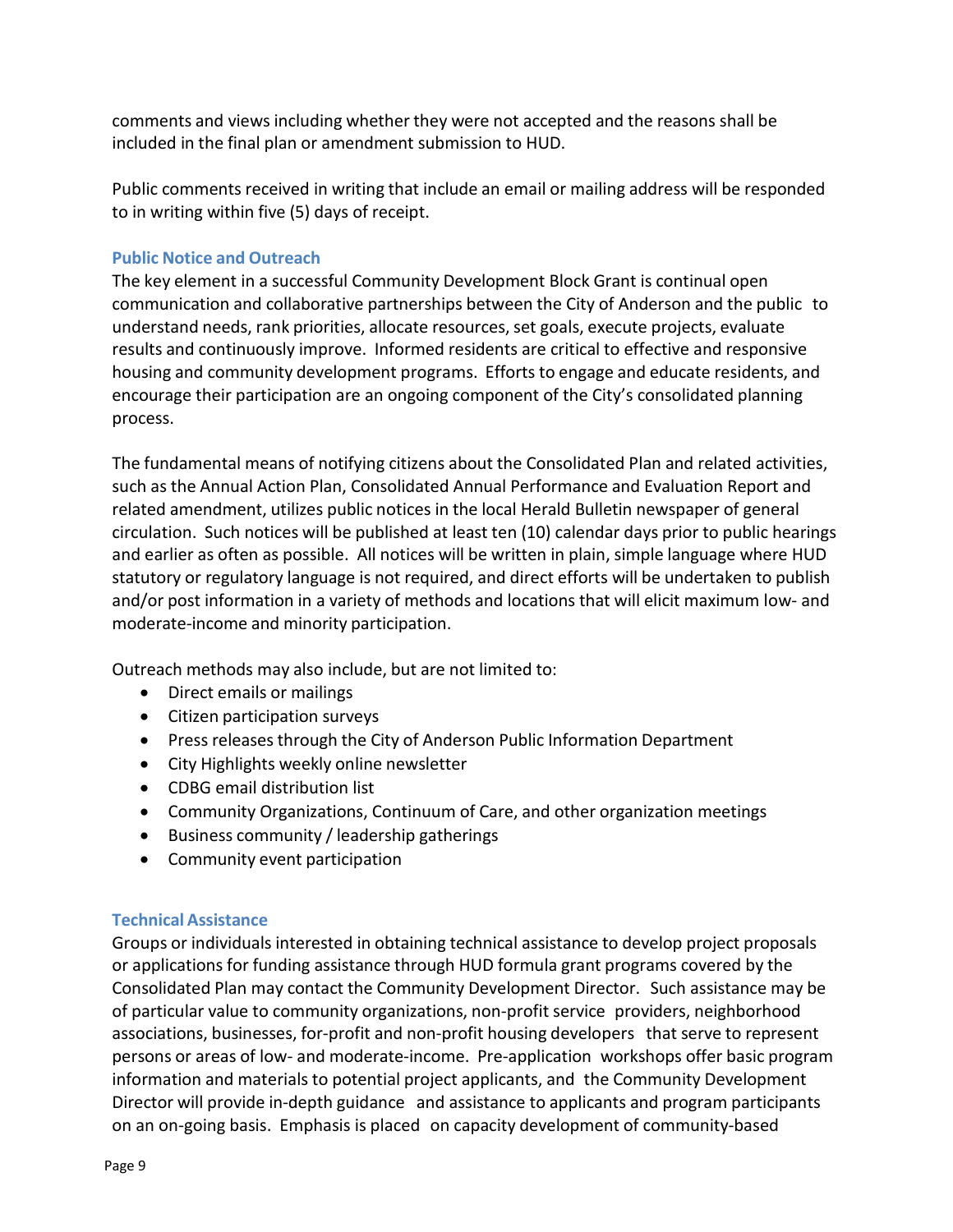### organizations.

Community Development Department will provide technical assistance as long as adequate notice is provided. Technical assistance will include attendance at meetings to provide educational training on CDBG as well as reviewing and critiquing proposals.

# <span id="page-9-0"></span>**Amendments**

Pursuant to Title 24 of the Code of Federal Regulations, Part 91.505(a) an amendment to the Consolidated Plan or an Annual Action Plan is required whenever the City:

- Changes allocation priorities or its method of distributing grant funds
- Revises policies, data, or goals
- Utilizes grant funds, including program income, to carry out activities not previously described in the Annual Action Plan, and/or
- Modifies the purpose, scope, location or beneficiaries of an activity

Amendments that are not considered substantial shall be referred to as standard amendments. Standard amendments do not require citizen participation. Changes to the Consolidated Plan that do not meet the criteria for standard or substantial amendments and do not require citizen participation are defined as administrative updates. Examples of administrative updates include grammatical or structural edits that do not substantially change the scope or meaning of an activity; and changes in the eligibility determination of a project that does not change the scope, location, or beneficiaries.

# <span id="page-9-1"></span>**SubstantialAmendments**

The City of Anderson has determined that an amendment is substantial when:

- A new activity that was not included in the Annual Action Plan is proposed;
- A funded activity described in the Annual Action Plan is cancelled during the program year; or
- A project listed in the Annual Action Plan is changed from one eligible activity to another.

Substantial amendments to the Consolidated Plan or Annual Action Plan are subject to a formal citizen participation process. Notice and the opportunity to comment will be given to citizens through public notices in the local newspaper and other appropriate means, and a public comment period not less than thirty (30) days will be provided prior to implementing any substantial amendment to the Consolidated Plan. Notification to the public shall advise citizens of how and where to submit comments on the proposed changes. A summary of these comments, and a summary of comments not accepted and the reasons shall be attached to the substantial amendment that is submitted to HUD.

# **For CDBG funding under fiscal year 2019, fiscal year 2020 and the Coronavirus Aid, Relief and Economic Security Act or CARES Act, the City of Anderson may provide a 5-day notice of a**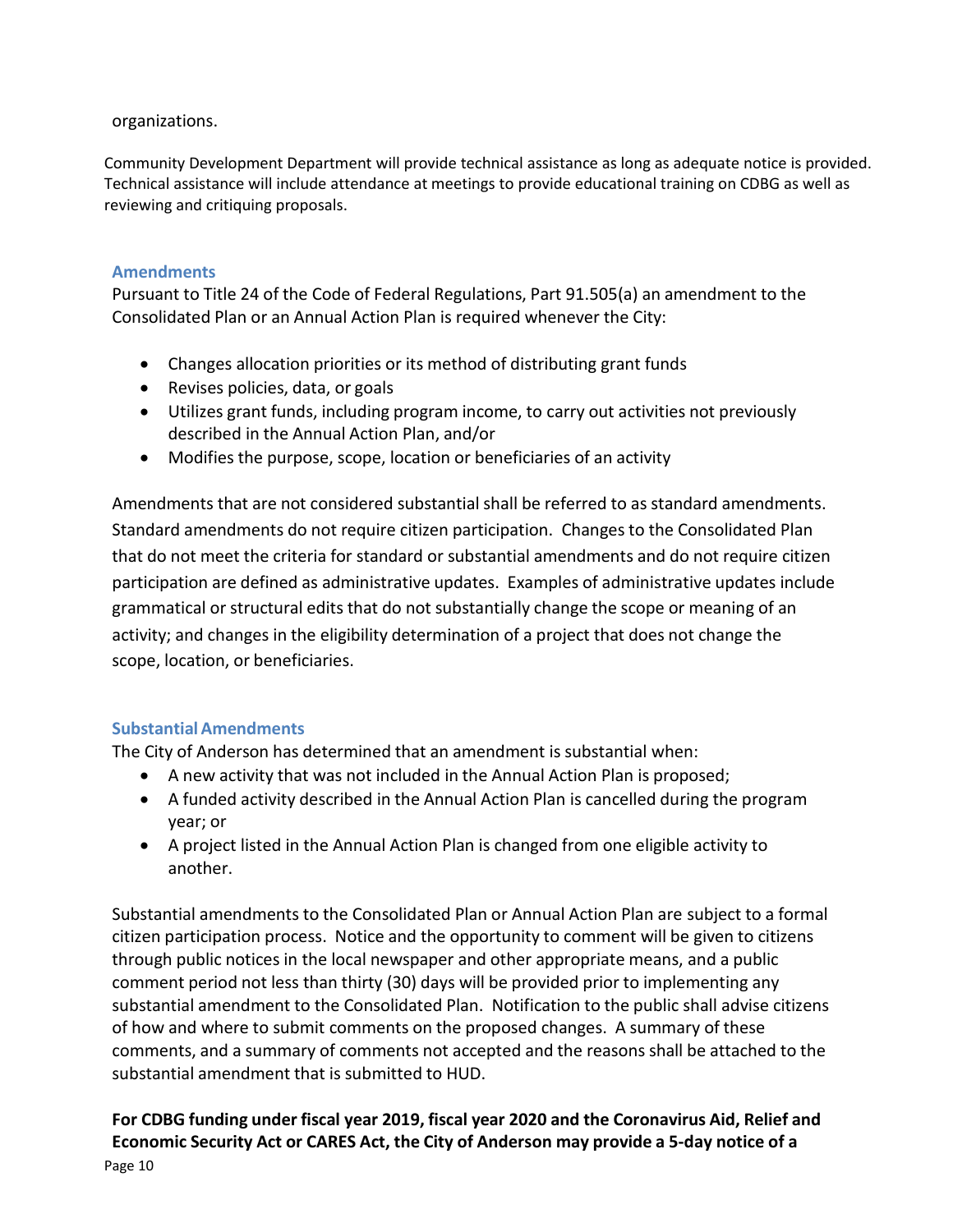**proposed change or substantial amendment beginning April 8, 2020 as allowed under a HUD waiver.**

Acceptable methods of meeting the citizen participation requirements include:

- Publication of the availability of the substantial change(s) in the local newspaper whose primary circulation is within Anderson;
- Publication of the substantial amendment on the City of Anderson website;
- Providing copies for review in public building(s);

Occasionally, public comments warrant an amendment to the Consolidated Plan. The criteria for whether to amend are referred to by HUD as Substantial Amendment Criteria. The following conditions are considered "Substantial Amendment Criteria":

- 1. Any change in the described method of distributing funds to local governments or nonprofit organizations to carry out activities; Elements of a method of distribution are:
	- a. Application process for non-profits
	- b. Allocation among funding categories
	- c. Grant size limits, and
	- d. Criteria selection
- 2. An Administrative decision to reallocate funds allocated to an activity in the Annual Action Plan to other activities of equal or lesser priority need level, unless the decision is a result of:
	- a. Federal government recall of appropriated funds, or appropriates are so much less than anticipated that the City makes an administrative decision not to fund one or more activities; or
	- b. The governor declares a state of emergency and reallocates federal funds to addressthe emergency; and,
	- c. A unique economic development opportunity arises where the City administration asks that federal grants be used to take advantage of the opportunity

### <span id="page-10-0"></span>**Disaster/Emergency Events That May Require Expedited Substantial Amendments**

It may be necessary to amend the Consolidated Plan in the event of a declared disaster or emergency. There are three (3) types of disasters/emergency eventsthat may necessitate an expedited substantial amendment including (1) Man-made-disasters, (2) Natural disasters, and (3) Terrorism. Man-made disasters can include chemical spills, mass rioting, power outages, dam failure, plant explosions, etc. Natural disasters can include flooding, tornadoes, earthquakes, wildfires and public health issues such as wide-spread disease such as the recent coronavirus disease 2019 (COVID-19). Terrorism events include bomb threats, biochemical attacks like the spread of anthrax, or cyber-attacks like hacking, phishing and virus distribution, etc.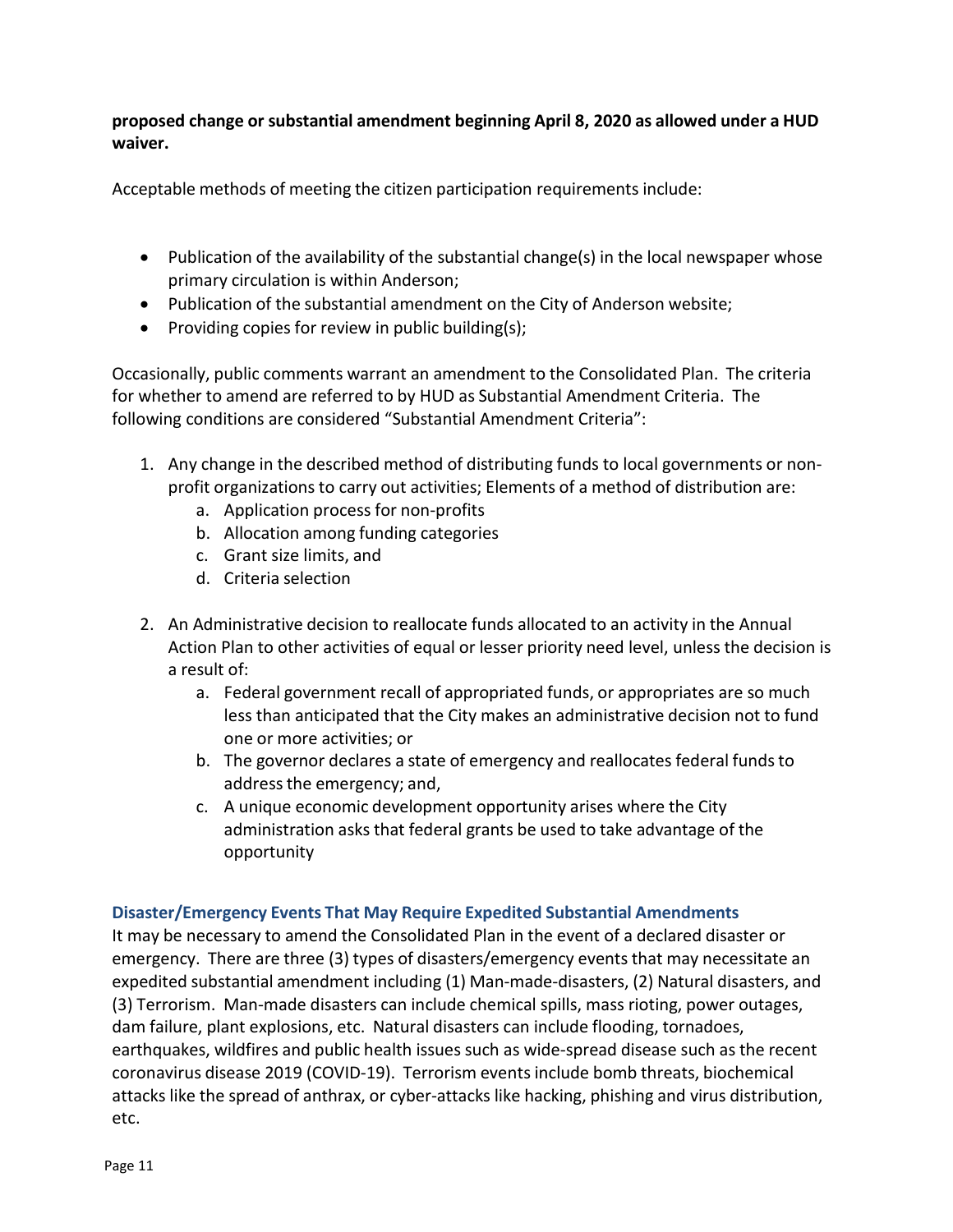These expedited amendments may include funding new activities and/or the reprogramming of funds including canceling activities to meet community development needs resulting from a declared disaster or emergency. Therefore, the City of Anderson may utilize CDBG funds to meet these needs with a 5-day public comment period instead of a 30-day public comment period, which is otherwise required for substantial amendments. For CDBG funding under fiscal year 2019, fiscal year 2020, and the Coronavirus Aid, Relief and Economic Security Act or CARES Act, the City of Anderson may provide a 5-day notice of a proposed change beginning April 8, 2020 as allowed under a HUD waiver.

With respect to a declared disaster, the City of Anderson may elect to use CDBG funds to address needs not provided for by the Federal Emergency Management Agency (FEMA) and the Small Business Administration (SBA), or other disaster relief efforts. Funding for disaster relief may not duplicate other efforts undertaken by federal or local sources unless allowed by the federal government. Potential eligible uses of funds are those that are included in this Citizen Participation Plan, the Consolidated Plan, or any other CDBG eligible use. HUD may provide new guidance on eligible uses in which the City will comply and may utilize as well.

All eligible CDBG activities, including those to address declared disasters or emergencies, must meet one of three (3) national objectives which are: (1) Benefit to low- and moderate-income (LMI) persons; (2) Aid in the prevention of slums or blight; and (3) Meet a need having a particular urgency. The City of Anderson may carry out eligible CDBG activities to meet needs resulting from declared disasters or emergencies under any one of the three (3) national objectives.

In the event that the City of Anderson is closed to the public, or has declared an emergency, or for as long as national or local health authorities recommend social distancing and limiting public gatherings for public health reasons, virtual public meetings and hearings may be used to fulfill applicable public hearing requirements instead of in-person. Real-time responses and accommodations for persons with disabilities and/or limited English proficiency will be made available to the greatest extent possible.

Urgent Need Objective: To comply with the national objective of meeting community development needs having a particular urgency, an activity will alleviate existing conditions that the City of Anderson certifies:

- Pose a serious and immediate threat to the health and welfare of the community;
- Are of recent origin or recently became urgent;
- The City is unable to finance the activity on their own; and
- Other resources of funding are not available to carry out the activity.

A condition will generally be considered to be of recent origin if it developed or became critical within eighteen (18) months preceding the City's certification.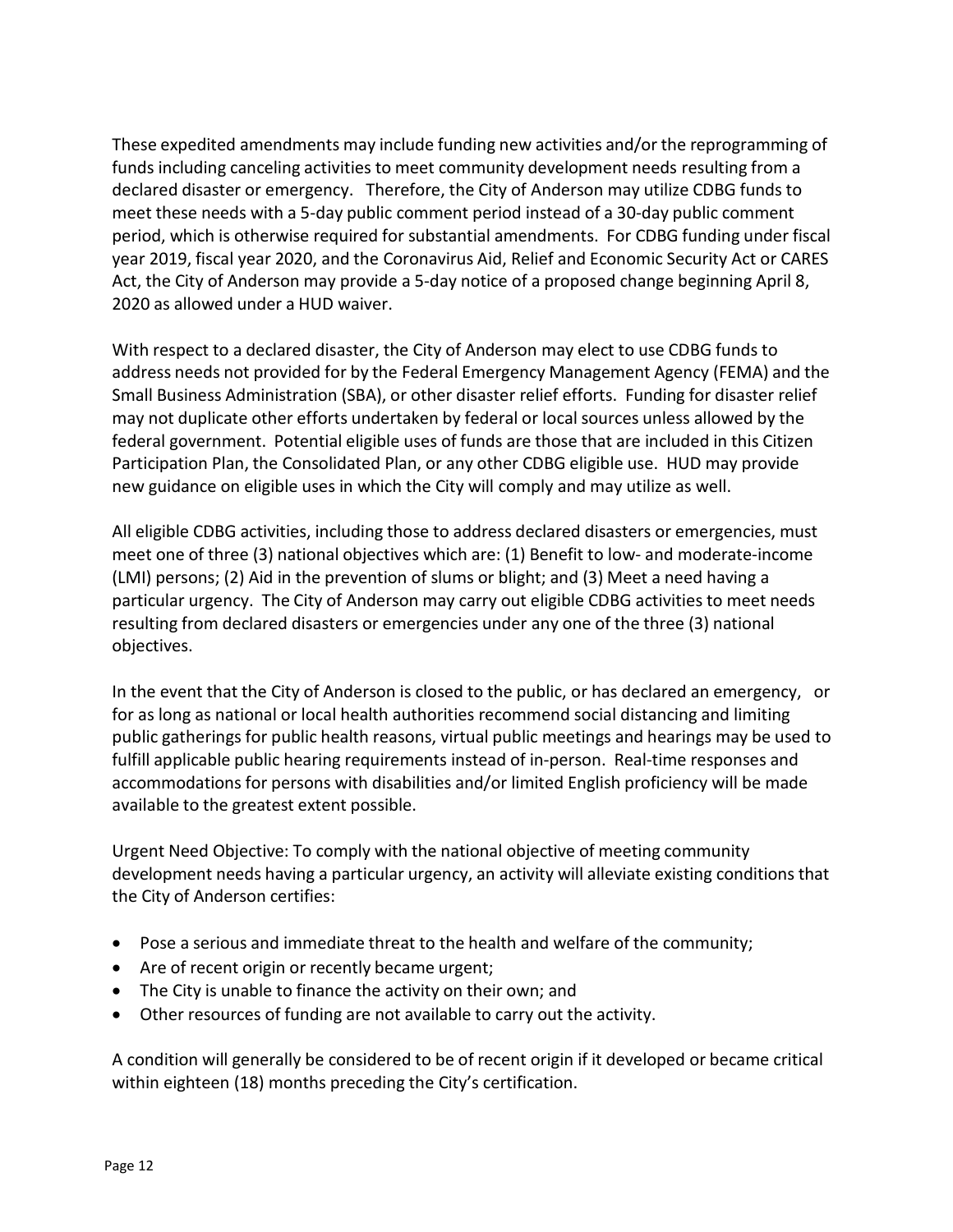If HUD allows, such as through a waiver, activities under the urgent need national objective to be funded without the requirements that the City is unable to finance the activity on its own and other resources of funding are not available to carry out the activity, the City will only certify that the activity poses a serious and immediate threat to the health and welfare of the community and is of recent origin or recently became urgent.

Urgent need activities may include, but not limited to, the following:

- Clearance of debris;
- Provision of extra security patrols;
- Demolition, clearance and/or reconstruction of damaged property posing an immediate threat to public safety;
- Emergency reconstruction of essential water, sewer, electrical, medical, and telephone facilities;
- Emergency repair of streets and sidewalks; and
- Providing a variety of relief services to individuals

# <span id="page-12-0"></span>**Responding to the COVID-19 Pandemic**

The City may reprogram fiscal year 2019, 2020 and future CDBG funding to respond to the COVID-19 pandemic.

Potential eligible CDBG activities that may be undertaken to support the COVID-19 response include, but are not limited to:

- Building and improvements including public facilities such as constructing testing and diagnosis, or treatment facility; rehabilitation of a community facility to establish an infectious disease treatment clinic; acquisition and rehabilitation, or construction of a group living facility that may be used to centralize patients undergoing treatment; rehabilitation of a commercial building or closed school building to establish an infectious disease treatment clinic, e.g. by replacing the HVAC system; acquisition and rehabilitation of a motel or hotel building to expand the capacity of hospitals to accommodate isolation of patients during recovery; or to make interim improvements to private properties to enable an individual patient to remain quarantined on a temporary basis.
- Assistance to Businesses, including Special Economic Development Activities such as providing grants or loans to support new business expansion to create jobs and manufacture medical supplies necessary to respond to infectious disease; avoid job loss caused by business closures related to social distancing by providing short-term working capital assistance to small businesses to enable retention of jobs held by low- and moderate-income persons; or to provide technical assistance, grants, loans, and other financial assistance to establish, stabilize, and expand microenterprisesthat provide medical, food delivery, cleaning, and other services to support home health and quarantine;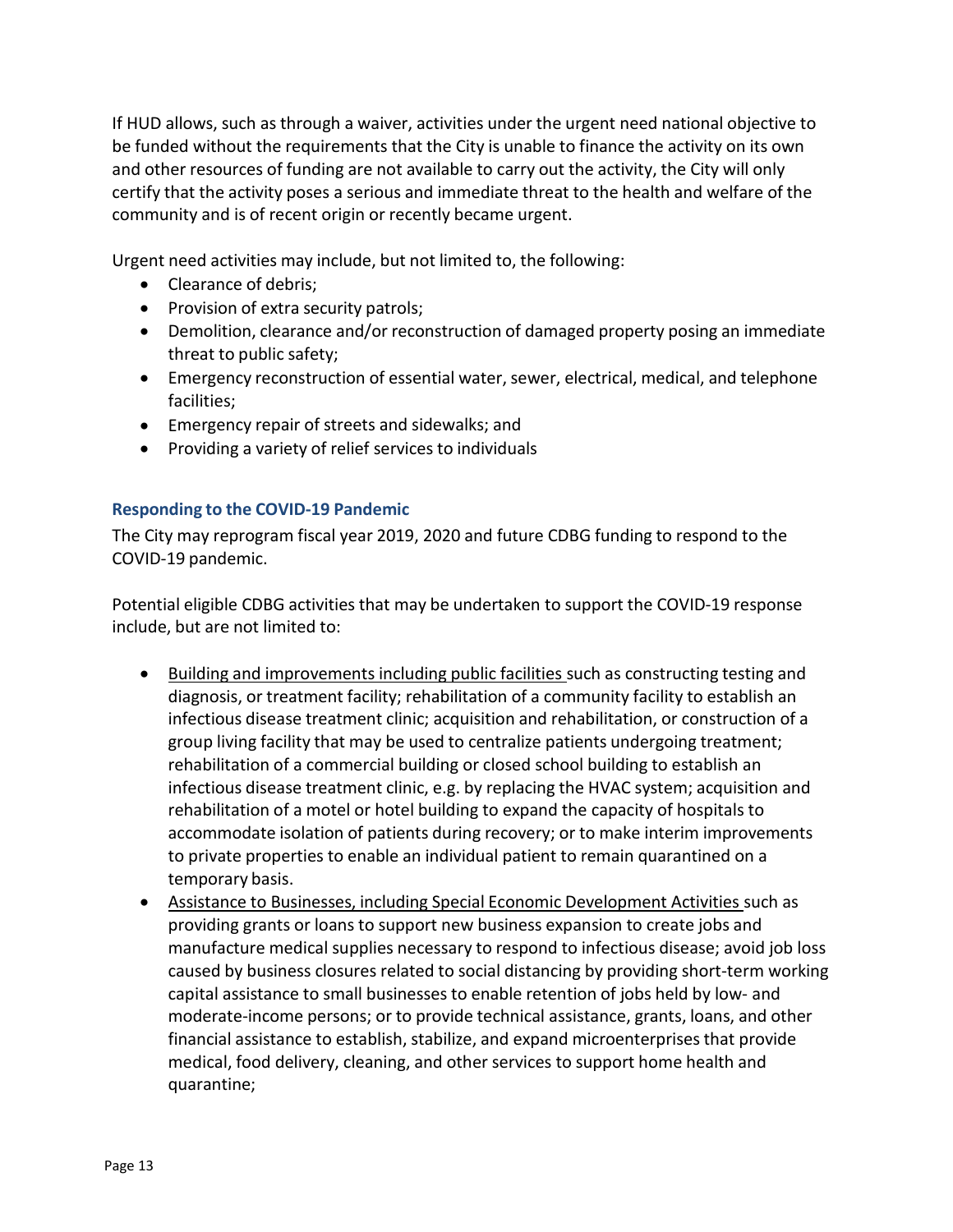- Public Services such as job training to expand the pool of health care workers and techniciansthat are available to treat a disease within a community; provide testing, diagnosis or other services at a fixed or mobile location; increase the capacity and availability of targeted health services for infectious disease response within existing facilities; provide equipment, supplies and materials necessary to carry out a public service; delivery meals on wheels to quarantined individuals that need to maintain social distancing due to medical vulnerabilities;
- Planning, Capacity Building and Technical Assistance such as gathering data and developing non-project specific emergency infectious disease response plans; and
- Any other activity allows under current CDBG regulations.

# <span id="page-13-0"></span>**Complaints and Grievances**

# Term Definitions

- a. The term "Director" means the Director of the Community Development Department
- b. The term "day" or "date" means a calendar day. However, when any period on which action must be taken expiries on a Saturday, Sunday or a national holiday or a state holiday, such period will be extended to the next business day.
- c. The term "fact finding conference" shall refer to an investigative meeting, the purpose of which shall be to determine and define the issues at hand, to ascertain the validity of the issue(s) in question and whether or not they can be resolved at a local level or forwarded to the U.S. Department of Housing and Urban Development (HUD).
- d. The term "respondent" shall refer to the Community Development Department and any employee thereof.
- e. The term "complainant" shall refer to the person/persons who file the complaint or grievance.

Citizens, administering agencies and other interested parties may submit complaints and grievances regarding the Consolidated Plan, Amendments, or Performance Report. Complaints should be in writing, specific in their subject matter, and include facts to support allegations. Any legal resident of the City of Anderson, Indiana may file a grievance and/or complaint to the Department of Community Development. Complaints and/or grievances may be registered against the following areas:

- Consolidated Plan;
- Amendment to the consolidated plan;
- Annual performance report
- National Environmental Protection Act (NEPA) as they relate to the environmental review process;
- CDBG and HOME programs;
- Any past, present or proposed activities undertaken in whole by the City of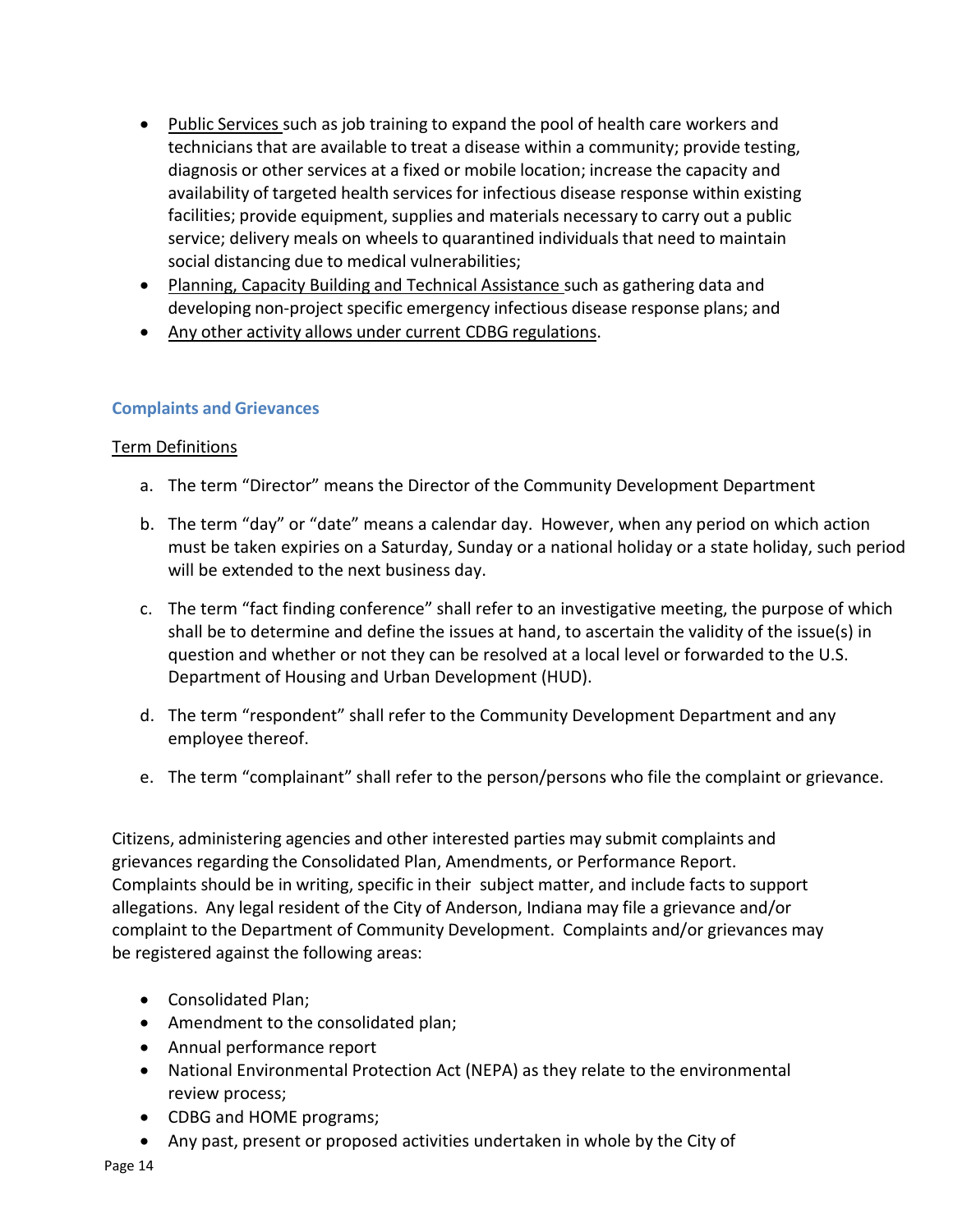Anderson Community Development Block Grant Program.

Complaints and/or grievances may be filed against the Department of Community Development at its office located in the Anderson City Building, 120 East 8<sup>th</sup> Street, Room 103 Anderson, IN 46016. Complaints and grievances may be filed (in written form) by personal delivery or mail and shall be deemed filed as of the date of the postmark or upon receipt at the office if delivered in person.

### <span id="page-14-0"></span>**Timely Response to Complaints or Grievances**

Upon receipt of a written complaint, the respondent or his/her duly authorized representatives shall respond to the complainant within fifteen (15) calendar days of the receipt of the initial compliant or grievance at the Community Development Department and maintain a copy of all related correspondence, which will be subject to review. The answer shall be in writing and signed by the respondent or his/her authorized representative. Any new issues or allegations that may be raised in an answer shall be deemed ineligible for a reply. A separate complaint must be filed for any new issues or allegations. If, due to unusual circumstances, the City is unable to properly respond within the prescribed time limit, the limit may be extended by written notice to the complainant. The notice must include the reason for the extension and the date on which a response is expected to be generated, which may be based on the nature and complexity of the complaint. Public review materials and performance reports will include data, as appropriate under confidentiality regulations, on any written complaints received and how each was resolved.

### **Fact Finding Conference Investigations and Findings**

The respondent may require a fact-finding conference to be held in the office of the Department of Community Development. This conference shall be held not more than twenty (20) days after the initial receipt of the complaint and/or grievance.

The Director shall preside over the conference and only those individuals who are relevant to the case shall be in attendance. If they so desire, the complainant and the respondent may have an attorney in attendance.

After hearing the compliant grievance by the Director, a written response will be provided to the complainant within a time frame of not less than ten (f10) days from the date of the hearing. If the person filing the complaint is not satisfied with the written response provided he/she might forward the complaint to:

U.S. Department of Housing and Urban Development 575 North Pennsylvania Street, Suite 655 Indianapolis, IN 46204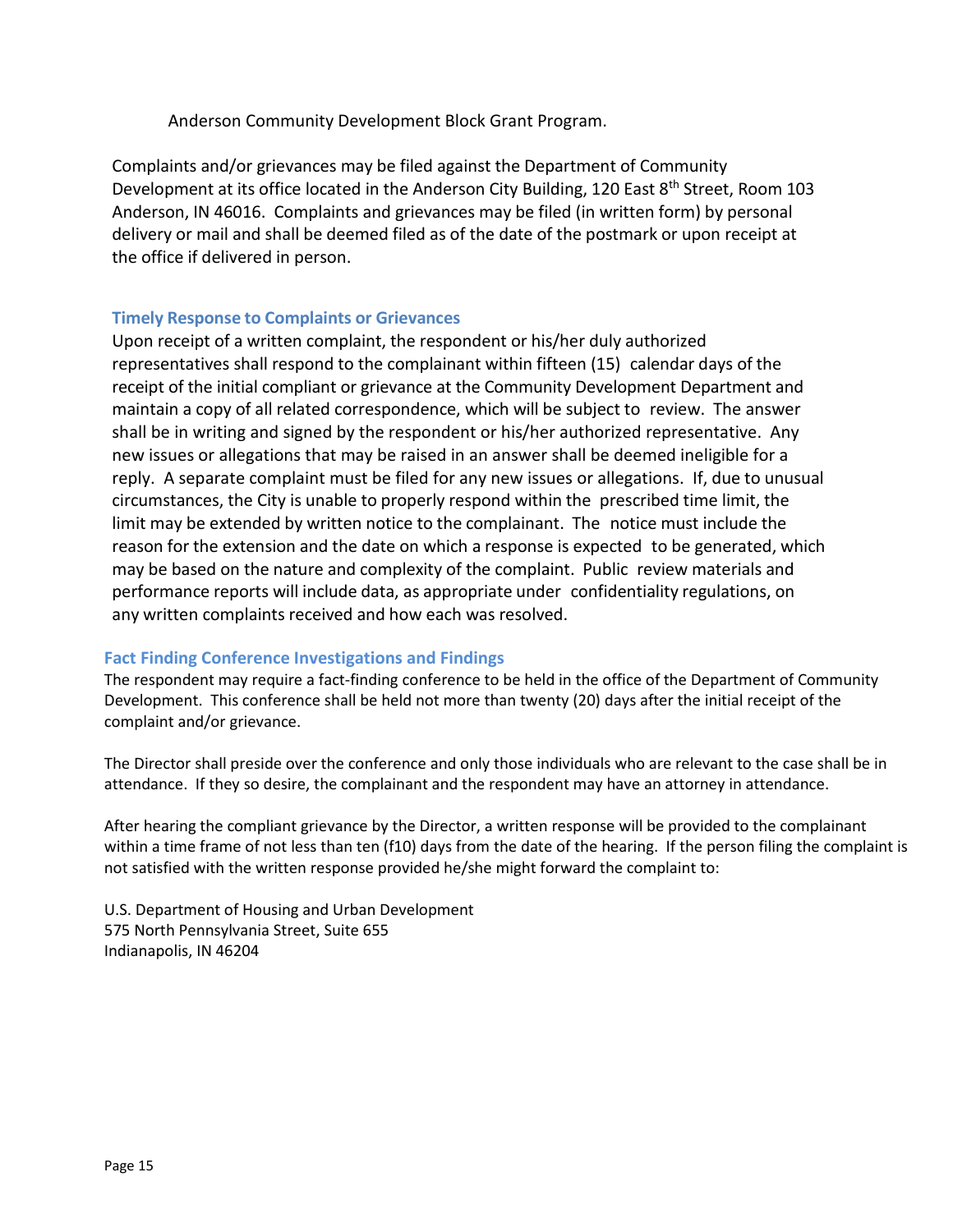### <span id="page-15-0"></span>**Public Hearing Locations**

In accordance with Section 1, the following locations will be utilized on a rotating basis for Public Hearings, based on the fact that all of these locations are within areas that (in accordance to 2000 Census information) are low and moderate income or are located within close proximity to low and moderate income areas and are accessible to persons with physical or mental disabilities. The Department shall elect to conduct public hearings at various other facilities as long as they meet the ADA (Americans with Disabilities Act) requirements.

- Anderson Public Library, 111 East  $12<sup>th</sup>$  Street, Anderson, IN 46016 (765) 641-2456
- City of Anderson, 120 East  $8<sup>th</sup>$  Street, Anderson, IN 46016 (765) 648-6000
- St. John's Health Care Corp., 2015 Jackson Street, Anderson, IN 46016
- Westvale Manor Apartments, (PHA: Lynnwood Village & Anderson Housing Authority, 528 West 11<sup>th</sup> Street, Anderson, IN 46016
- Geater Community Center, 1611 Chase Street, Anderson, IN 46016 (765) 648-6860
- Impact Center, 630 Nichol Avenue, Anderson, IN 46016
- Meridian Services Community Health Clinic, 1547 Ohio Avenue, Anderson, IN 46016 (765) 641-7499

Dissemination of Information to Individuals with Hearing and Sight Impairments, Non-English Speaking Persons and Functionally Illiterate Persons

Request to the Department from agencies or individuals who have "hearing and/or sight impairments or do not speak English or who are considered illiterate" will be forwarded to the following agencies who in turn; have agreed to assistant this Department with dissemination of information relevant to material(s) requested are as follows:

#### Hearing Impaired

St. John's Speech and Hearing, 2015 Jackson Street, Anderson, IN 46016

Anderson Public Library, 111 East 12<sup>th</sup> Street, Anderson, IN 46016

#### Sight Impaired

Hopewell Center, 5325 Main Street, Anderson, IN 46013

Anderson Public Library, 111 East 12<sup>th</sup> Street, Anderson, IN 46016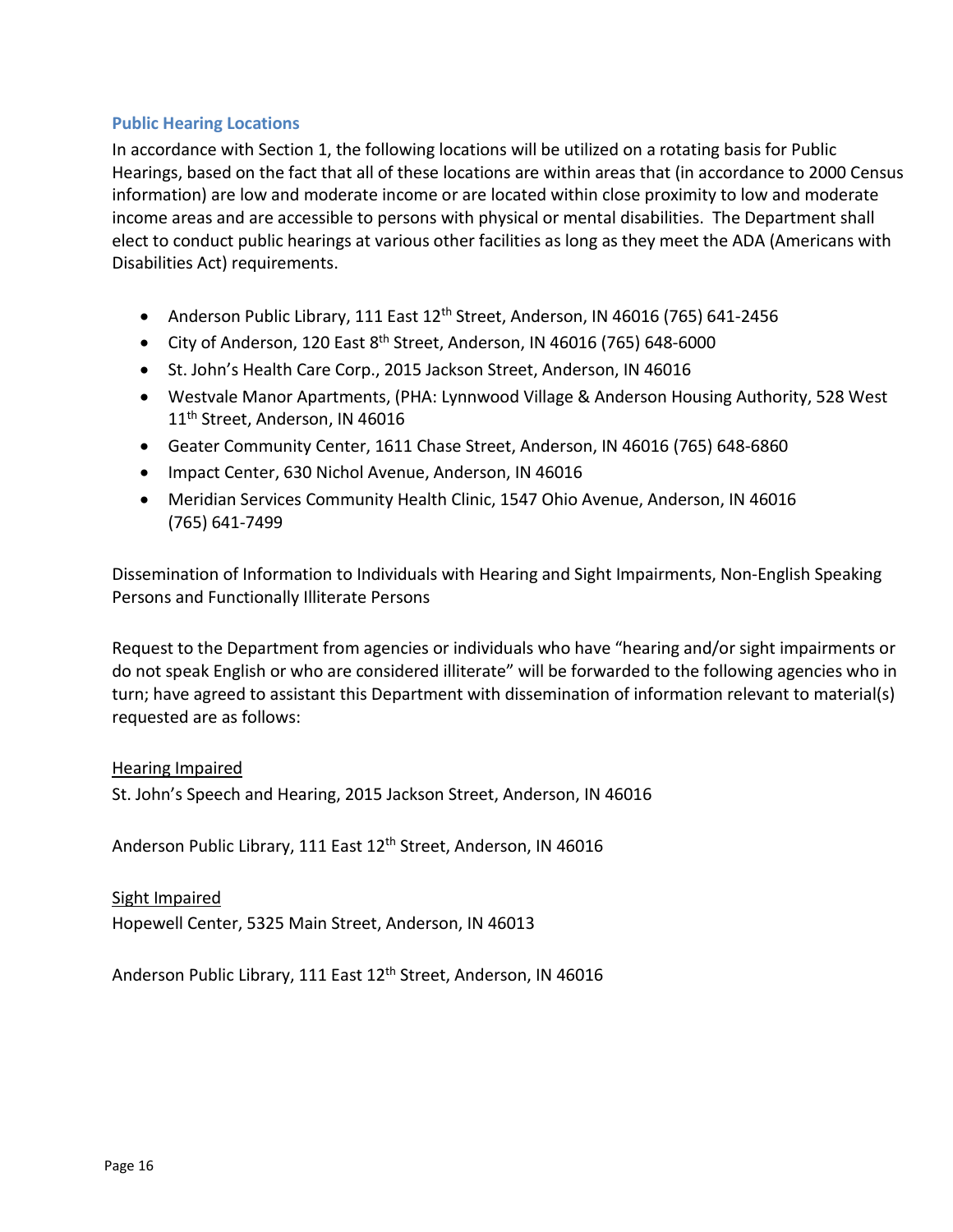# **Availability of the Citizen Participation Plan**

Copies of the Citizen Participation Plan may be obtained online at https://www.cityofannderson.com or by contacting the Community Development office at (765) 648-6096, (765) 648-6098 or by mail:

Community Development City of Anderson 120 East 8<sup>th</sup> Street Anderson, IN 46016

Upon request, the Citizen Participation Plan will be made available in an alternate format accessible to persons with disabilities or Limited English Proficiency.

### <span id="page-16-0"></span>**Changes in Use of Real Property**

The standards described in this section apply to real property that is acquired or improved in whole or in part using CDBG funds. These standards shall apply from the date CDBG funds are expended for the property until a set period after closeout of the grant from which the assistance to the property was provided. These periods as described in the Affordable Housing Underwriting Policy:

| <b>CDBG Required Affordability Periods</b>                                                                                                                                                                                            |                            |                                               |
|---------------------------------------------------------------------------------------------------------------------------------------------------------------------------------------------------------------------------------------|----------------------------|-----------------------------------------------|
| <b>Activity</b>                                                                                                                                                                                                                       | <b>CDBG Funds Expended</b> | <b>Minimum Affordability</b><br><b>Period</b> |
| Public Improvements in an<br>existing residential<br>neighborhood in which at<br>least 51% of residents are low-<br>to moderate-income AND the<br>improvements are made<br>available to all residents (e.g.<br>sidewalks, playground) | Any Dollar Amount          | None                                          |
|                                                                                                                                                                                                                                       | $0 - $14,999$              | None                                          |
| Acquisition, Clearance,                                                                                                                                                                                                               |                            |                                               |
| Rehabilitation, Privately                                                                                                                                                                                                             |                            |                                               |
| Owned Utilities, Soft Costs,                                                                                                                                                                                                          |                            |                                               |
| and other Public                                                                                                                                                                                                                      |                            |                                               |
| Improvements                                                                                                                                                                                                                          |                            |                                               |
|                                                                                                                                                                                                                                       |                            |                                               |